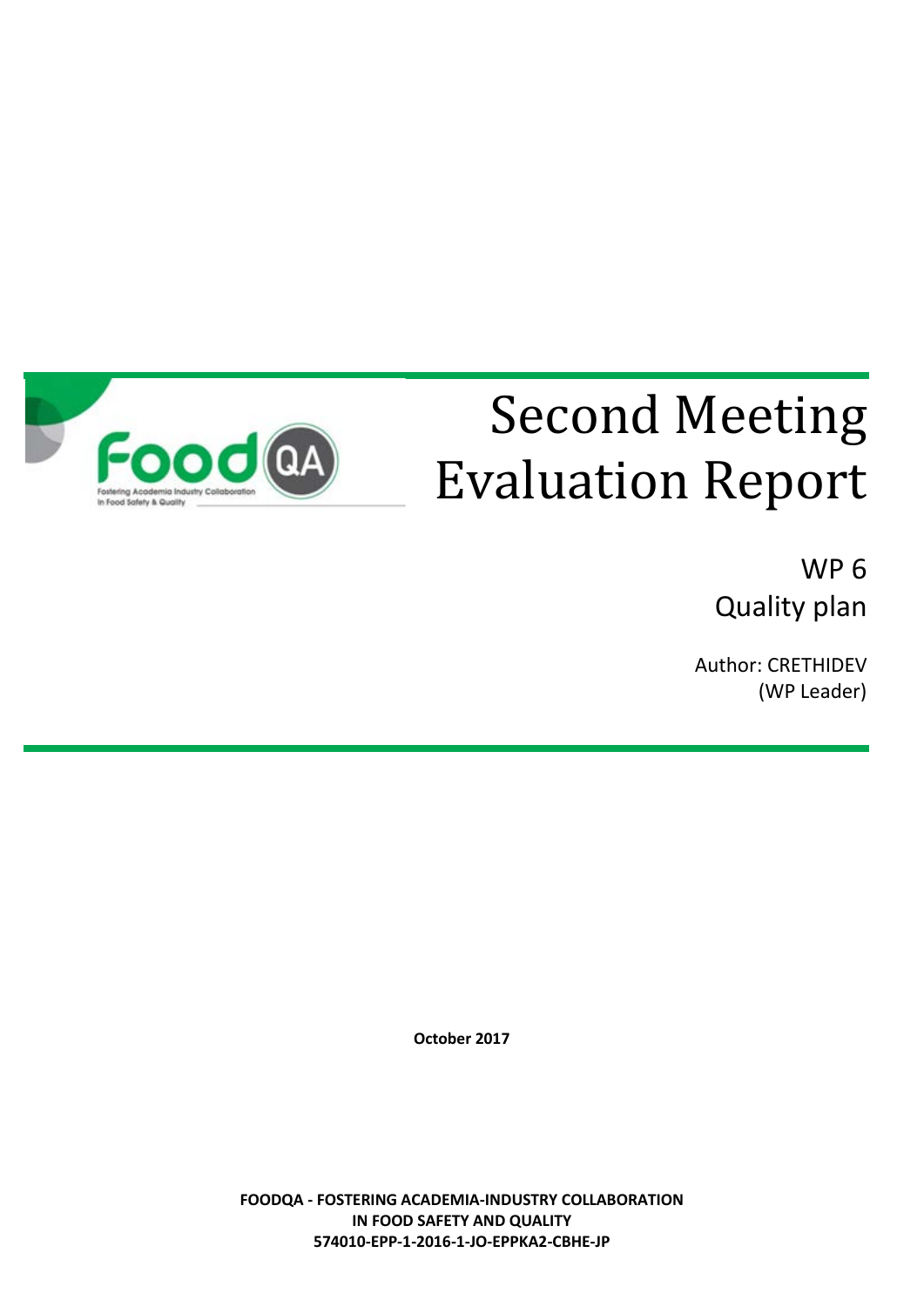

### **Document Data**

*Deliverable: Second Meeting Evaluation Report*

*Work Package: 6. Quality plan*

*Work Package Leader: P13-CRETHIDEV (Greece)*

*Partners involved: P1-JUST (Jordan), P2-UJ (Jordan), P3-MU (Jordan), P4-BAU (Jordan), P5-MONOJO (Jordan), P6-JFDA (Jordan), P7-HTWK (Germany), P8-UNITE (Italy), P9-SPLIT (Croatia), P10-JU (Jordan), P11-AUA (Greece), P12-P&B (Portugal), P13-CRETHIDEV (Greece).*

*Distribution level: Partnership (Confidential)*

*Review by: Internal*

*Document Version: 1 (final)*

*Status: Approved*

#### **Document History**

| Version | Date       | <b>Author/Organization</b> | <b>Changes</b> |
|---------|------------|----------------------------|----------------|
|         | 18/10/2017 | <b>CRETHIDEV</b>           | Base document  |
|         |            |                            |                |
|         |            |                            |                |

#### **Disclaimer**

This project has been funded by the Erasmus+ Programme of the European Union.

The information and views set out in this publication re those of the author(s) and do not necessarily reflect the official opinion of the European Union. Neither the European Union institutions and bodies nor any person acting on their behalf may be held responsible for the use which may be made of the information contained therein.

Reproduction is authorised provided the source is acknowledged.

All rights reserved

**Project Nr 574010-EPP-1-2016-1-JO-EPPKA2-CBHE-JP**



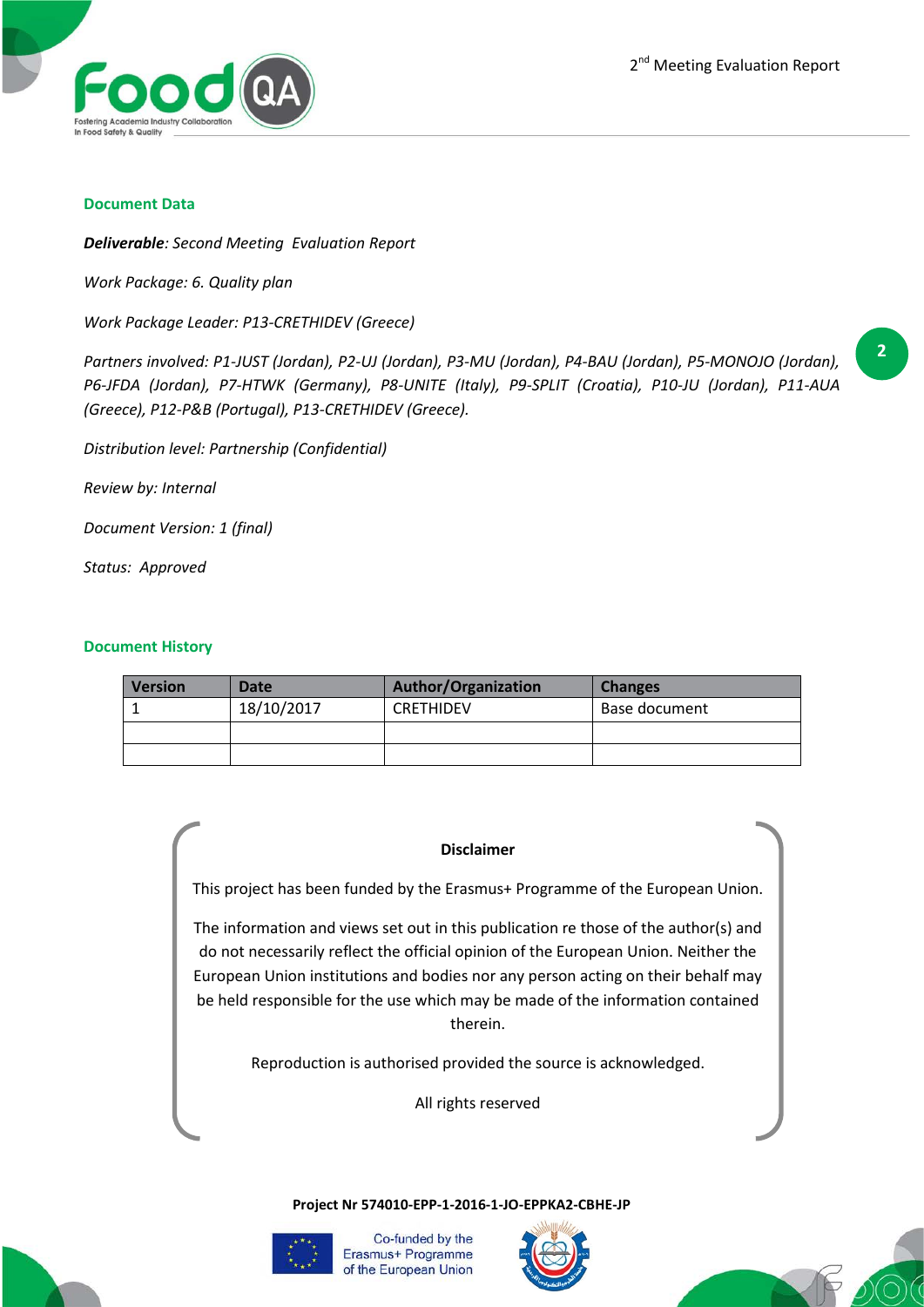

# **Table of Contents**

| $1 \quad \blacksquare$ |  |
|------------------------|--|
| $2^{\sim}$             |  |
| $3^{\circ}$            |  |
| 3.1                    |  |
| 3.2                    |  |
|                        |  |
|                        |  |
|                        |  |
|                        |  |

Project Nr 574010-EPP-1-2016-1-JO-EPPKA2-CBHE-JP





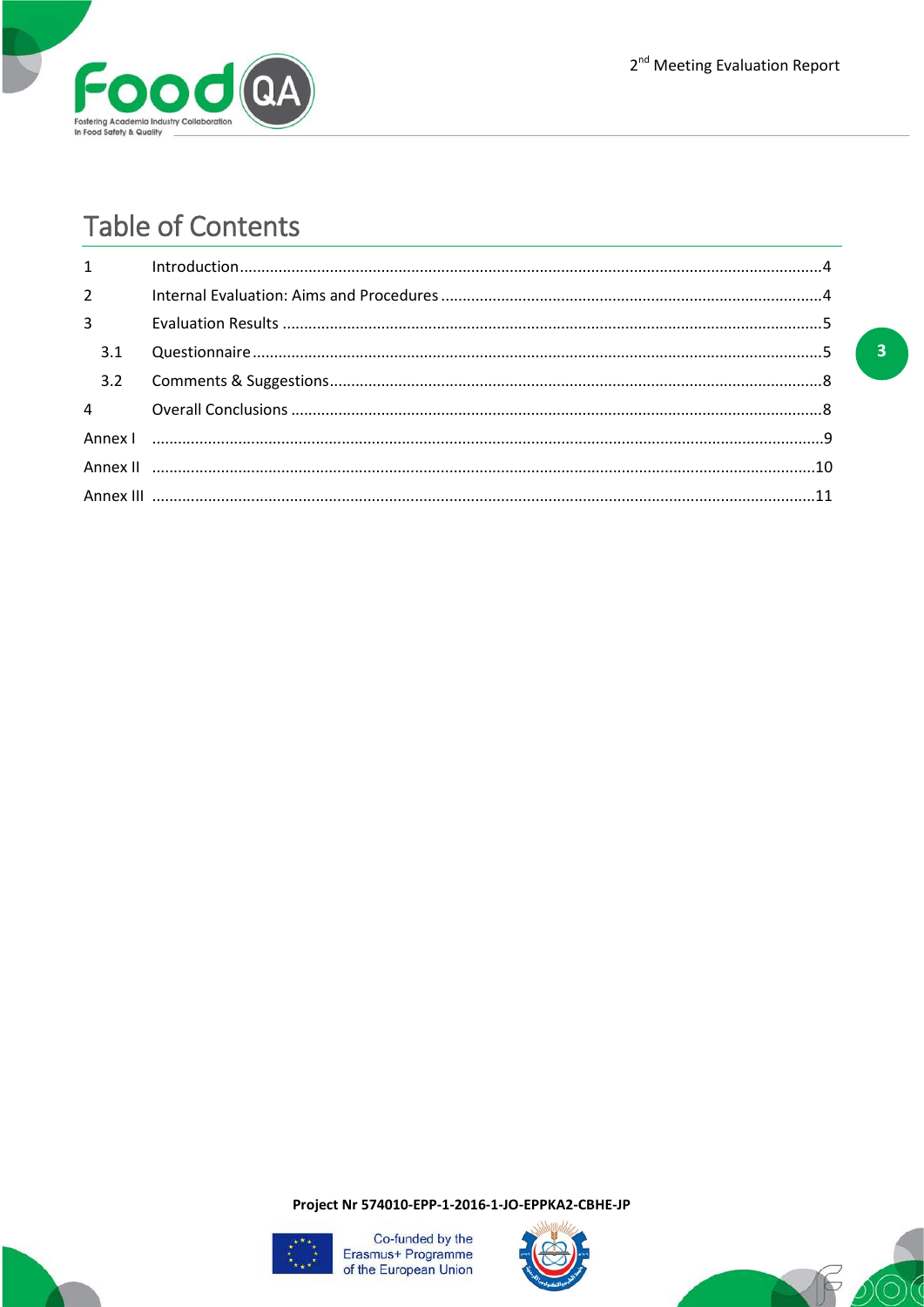

# 1 Introduction

The project FOODQA "Fostering Academia Industry collaboration in Food safety and Quality" has been cofunded under the Erasmus+ Programme. The FoodQA project aims at reinforcing and structuring a Jordanian network for promoting entrepreneurship and innovation in the food area, while improving the flow of knowledge and cooperation between HEI and industry. To achieve this ambitious goal, the consortium identified a set of activities to be carried out through the creation of the FoodQA centers. These activities will lead to key changes in teaching and learning approaches and will build strong & durable bridges between academia and industry.

The partnership has agreed to ensure that all relevant measures shall be taken in order for the project to be implemented with high quality provisions. The main quality characteristics regarding the progress of the project, that will be sought to be accomplished, are the effectiveness of management and communication among the partnership, the timely accomplishment of its milestones and the effective budget control.

# 2 Internal Evaluation: Aims and Procedures

This document is for internal use by the project team and has been prepared in the context of the internal quality evaluation of the Project. With an aim to ensure the quality of the FOODQA project, key project processes, such as the partnership meetings are assessed through internal self-evaluation of the consortium by the project partners.

The aim of the evaluation is to assess the organisational issues of the meeting, and also the value of the received information to the project progress.

The internal evaluation is performed after each partnership meeting; all participants receive a questionnaire using an online digital survey tool that allows respondents to remain anonymous in order to collect quantitative and qualitative data.

The assessment is done by analyzing the responses from each partner to these questions.

The Quality Manager collects all the answers from the partners and integrates them into a report which will reflect the views of the consortium on its progress.

**The meeting/event is considered approved if the percentage of agreement is more than 70% of weighted answers with score ≥ 3. Scores less than this will require corrective actions by the partnership, led by the Project Coordinator.**

The delivery of the questionnaires and the collection of results of this internal evaluation were done using Google Forms. Elaboration of results was done using MS Excel.

**Project Nr 574010-EPP-1-2016-1-JO-EPPKA2-CBHE-JP**





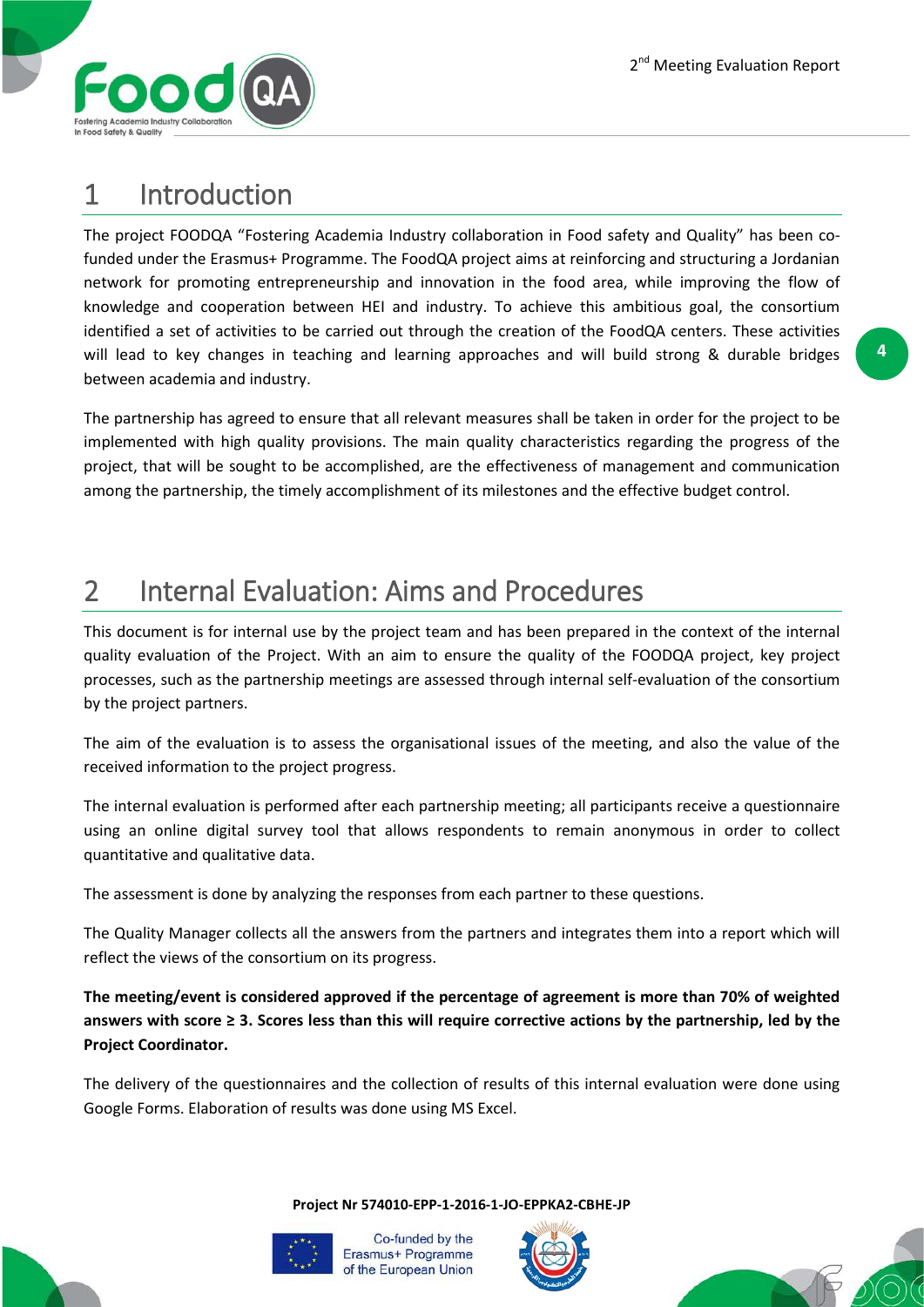

# 3 Evaluation Results

The Second Meeting Evaluation was implemented after the meeting in Leipzig that was held on 11-12 September 2017. A questionnaire was prepared and was delivered to the partners through Google Forms.

Partners were allowed to submit their answers during the period from September 22nd, 2017 to October 15th, 2017. **Out of 28 participants in the meeting (according to the Attendance List), 20 responses were received, coming from all partners (71.4 % participation in the survey).**

The survey contained a set of questions (5-point Likert scale), in which respondents had to give a grade between 1 and 5, with 5 being the highest (fully agree) and 1 the lowest (fully disagree). Also, the possibility to provide comments at the end was provided.

**At the end respondents were asked regarding their personal data, for the purpose of ascertaining partner participation. This information was intended to be optional for the participants in order to preserve their anonymity; however it was mistakenly required as compulsory information. As soon as this was perceived, it was corrected.**

In Annex I the evaluation form is added. Annex II gives the full responses to the comments and suggestions. Annex III gives the Attendance list with all attendees per partner.

The results given below incorporate all the findings of the evaluation questionnaire.

## 3.1 Questionnaire

Partners were asked to rate some questions characterizing the overall meeting organization and effectiveness. Answers to all the questions were required.

Looking at the following chart, the majority of the partners seem to be satisfied about the organization of the meeting, and its contribution to the progress of the project so far.

Looking the chart, it is possible to understand that the meeting was extremely useful to clarify some important aspects of the project. As we can see, 95% of the partners stressed that the meeting contributed positively to the progress of the project and the scheduling of the next steps, which is vital to the success of the project.

Moreover, it is of high importance that the majority of the partners (85%), agreed that all presentations were clear and understandable, while 80% stressed that they could work in very good facilities.

Furthermore, 90% of the partners believe that all had the opportunity to express their observations, comments and questions about the topics of the meeting.

**Project Nr 574010-EPP-1-2016-1-JO-EPPKA2-CBHE-JP**





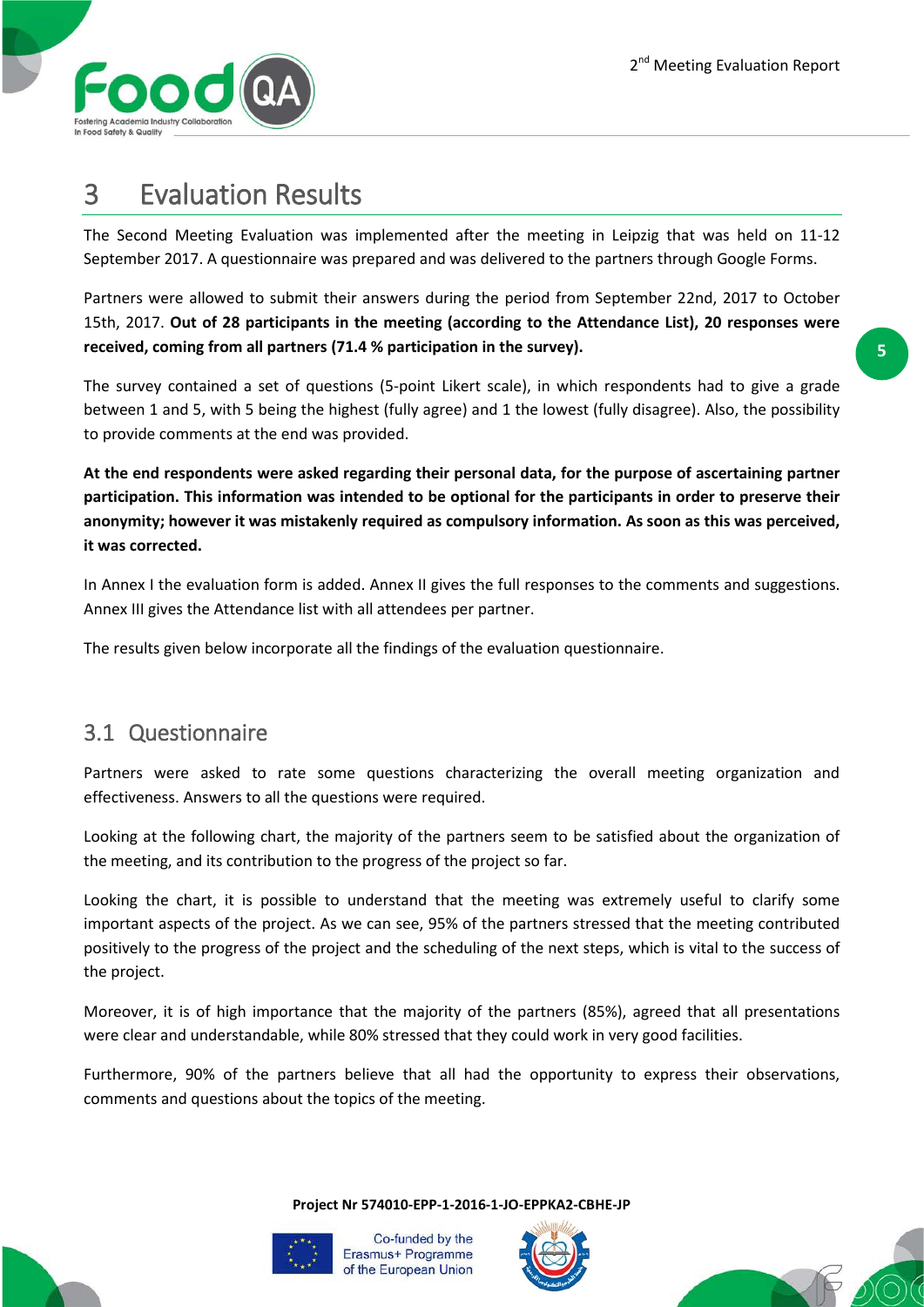

65% were satisfied regarding the overall meeting and believe that it was well planned and organized, while 75% stated that the agenda of the meeting was clear and well balanced focusing on all the key aspects of the project. Also 70% stated that the timetable was respected.

85% believe that the access to the venue of the meeting was easy.

25% did not believe that catering and meals were satisfactory, while 40% had a neutral response on this matter and only 35% stated that they were satisfied.

Also almost half of the participants (55%) believe that the proposed accommodation was satisfactory, whereas 30% was not satisfied and 15% was neutral.

The combined percentage of agreement for scores  $\geq$  3 was above the threshold of 70%, for all questions except question No 10. **This is indicative of required actions.**

|                                            | $1 -$<br><b>Fully</b><br><b>Disagree</b> | $2 -$<br><b>Disagree</b> | $3-$<br><b>Neutral</b> | $\mathbf{A}$<br>Agree | $5-$<br><b>Fully</b><br>agree | <b>Combined</b><br>%<br>(≥ 3) | <b>TOTAL</b> |
|--------------------------------------------|------------------------------------------|--------------------------|------------------------|-----------------------|-------------------------------|-------------------------------|--------------|
| 1. The meeting was well planned<br>and     | $\mathbf{1}$                             | $\mathbf{1}$             | 5                      | 5                     | 8                             |                               | 20           |
| organised                                  | 5%                                       | 5%                       | 25%                    | 25%                   | 40%                           | 90%                           | 100%         |
| 2. The agenda of the meeting was clear,    | $\mathbf{1}$                             | 0                        | $\overline{4}$         | 5                     | 10                            |                               | 20           |
| balanced, focusing on all key topics       | 5%                                       | 0%                       | 20%                    | 25%                   | 50%                           | 95%                           | 100%         |
| 3. The topics were presented and discussed | $\mathbf{1}$                             | 0                        | $\overline{2}$         | 9                     | 8                             |                               | 20           |
| in a clear and understandable manner       | 5%                                       | 0%                       | 10%                    | 45%                   | 40%                           | 95%                           | 100%         |
|                                            | $\overline{2}$                           | $\overline{2}$           | $\overline{2}$         | 8                     | 6                             |                               | 20           |
| 4. The timetable was respected             | 10%                                      | 10%                      | 10%                    | 40%                   | 30%                           | 80%                           | 100%         |
| 5. All participants had the opportunity to | $\mathbf{1}$                             | $\Omega$                 | $\mathbf{1}$           | $\overline{7}$        | 11                            |                               | 20           |
| their<br>express                           | 5%                                       | 0%                       | 5%                     | 35%                   | 55%                           | 95%                           | 100%         |
| observations/comments/questions about      |                                          |                          |                        |                       |                               |                               |              |
| the topics of the meeting.                 |                                          |                          |                        |                       |                               |                               |              |
| 6. The meeting provided added value with   | $\mathbf{1}$                             | $\Omega$                 | $\Omega$               | 9                     | 10                            |                               | 20           |
| respect to the progress of the project and | 5%                                       | 0%                       | 0%                     | 45%                   | 50%                           | 95%                           | 100%         |
| the scheduling of the next steps.          |                                          |                          |                        |                       |                               |                               |              |
| 7. Access to the venue of the meeting was  | $\mathbf{1}$                             | $\mathbf{1}$             | $\mathbf{1}$           | 6                     | 11                            |                               | 20           |
| easy                                       | 5%                                       | 5%                       | 5%                     | 30%                   | 55%                           | 90%                           | 100%         |
| 8. The conference room and its facilities  | $\mathbf{1}$                             | $\Omega$                 | $\overline{3}$         | 9                     | $\overline{7}$                |                               | 20           |
| facilitated the work during the meeting    | 5%                                       | 0%                       | 15%                    | 45%                   | 35%                           | 95%                           | 100%         |
|                                            | 4                                        | $\mathbf{1}$             | 8                      | 6                     | $\mathbf{1}$                  |                               | 20           |
| 9. Catering and meals were satisfactory.   | 20%                                      | 5%                       | 40%                    | 30%                   | 5%                            | 75%                           | 100%         |
| 10.Proposed<br>accommodation<br>was        | 3                                        | 3                        | 3                      | 6                     | 5                             |                               | 20           |
| satisfactory.                              | 15%                                      | 15%                      | 15%                    | 30%                   | 25%                           | 70%                           | 100%         |

**Project Nr 574010-EPP-1-2016-1-JO-EPPKA2-CBHE-JP**





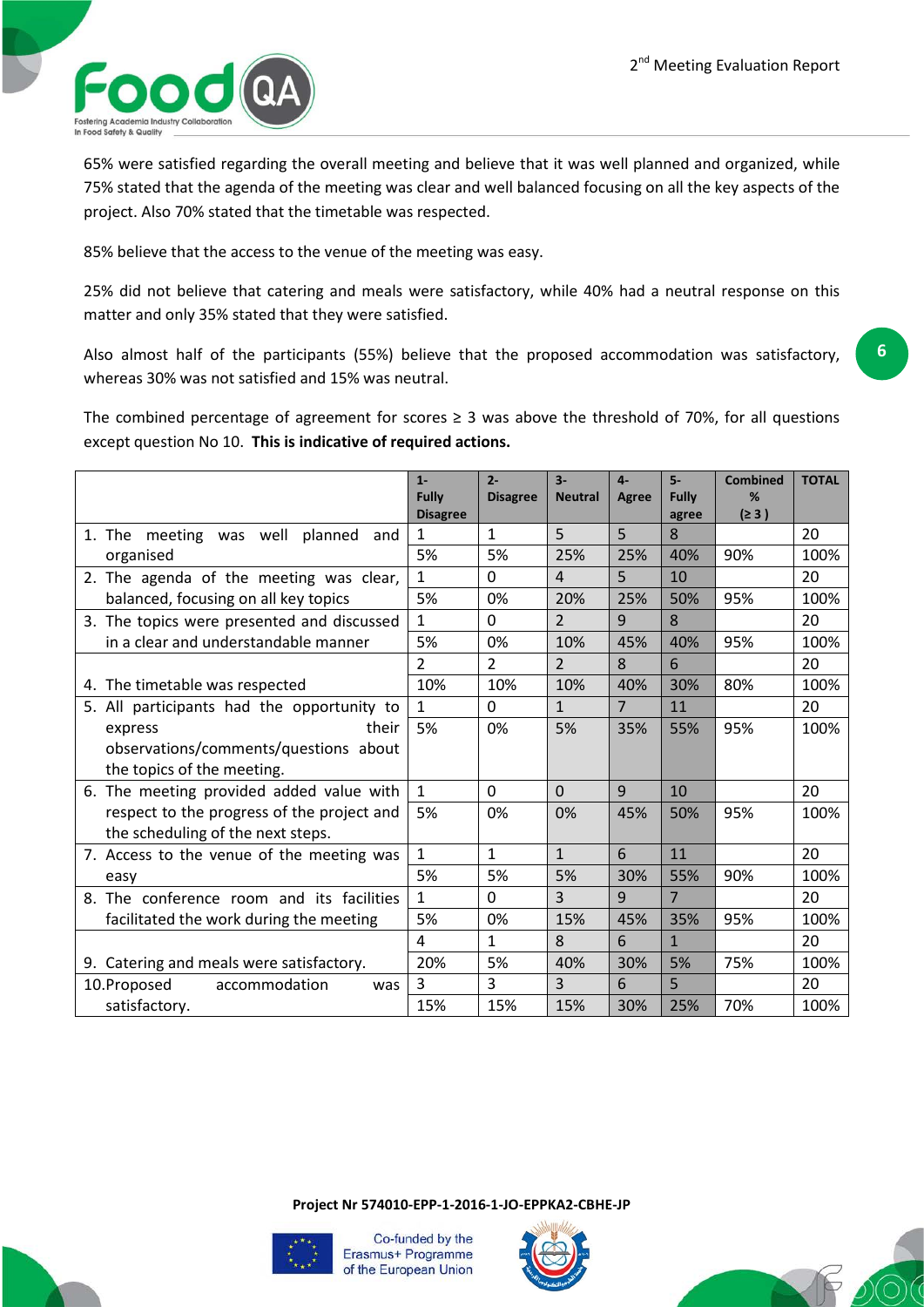



**Project Nr 574010-EPP-1-2016-1-JO-EPPKA2-CBHE-JP**





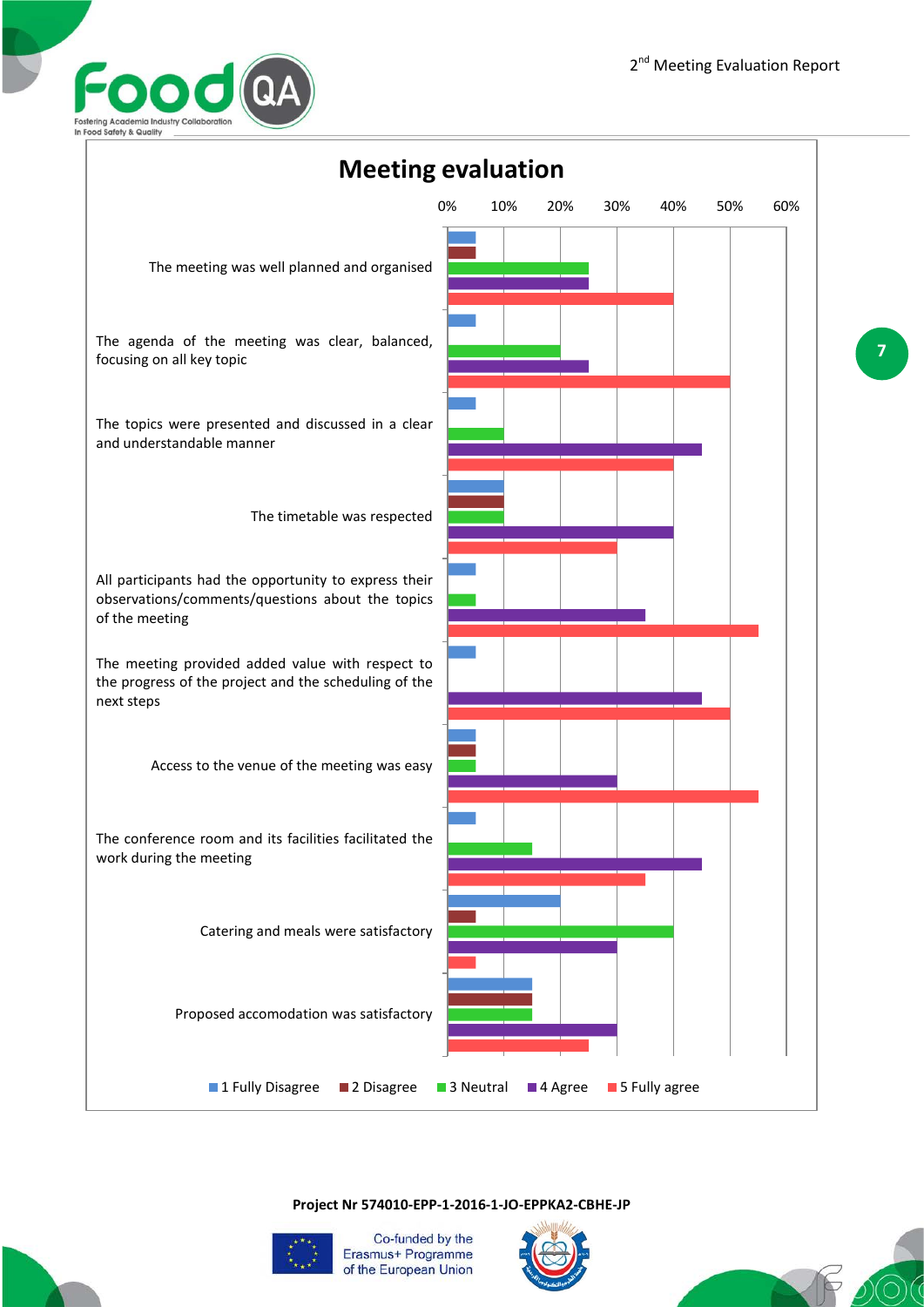

## 3.2 Comments & Suggestions

4 partners made additional comments and suggestions. Their comments and suggestions highlight the following aspects:

- Partners received all information needed for the meeting on time.
- The time schedule of the meeting was not respected, since the meeting was shortened to 1 day. Day 2 activities were cancelled at the last moment and no alternative activities were placed instead for the benefit of the project. As a result, partners, who have planned to attend the 2-days meeting, eventually have spent one day in Leipzig without any project activities.
- The social dinner wasn't well organized and not every participant got information on time. Also some participants were not informed about the place that it would take place.
- There were no meals provided and lunch was left free to the participants.
- Lunch and dinner jointly carried out in general provides a good time to network and to plan further project activities or even other project plans.
- A comment about the anonymity of evaluations was made and the error was immediately corrected.
- Some partners were not proposed an accommodation and they have booked another hotel instead.
- Some speakers during the meeting did not respect the timetable.

# 4 Overall Conclusions

- The meeting was useful to clarify some important aspects of the project, as it contributed positively to the progress of the project and the scheduling of the next steps;
- The agenda of the meeting was well balanced focusing on all the key aspects of the project and the presentations were clear and understandable. Also partners had the opportunity to express their observations, comments and questions about the topics of the meeting;
- Access to the venue of the meeting was easy;
- The time schedule of the meeting was not respected, since the meeting was shortened to 1 day without early information. As a consequence partners spent one day in Leipzig without project activities;
- Some speakers during the meeting did not respect the timetable;
- The meeting otherwise was well planned and organised and partners received all information needed on time;
- Some partners stated that during the meeting the opportunity to network and to plan further project activities was provided;
- The social dinner wasn't well organized and no every participant was properly informed;
- The catering that was provided was not satisfactory by the majority of participants;
- Almost half of the participants were satisfied with the proposed accommodation. Some partners also stated that they were not informed regarding proposed accommodation and they have booked alone;

**Project Nr 574010-EPP-1-2016-1-JO-EPPKA2-CBHE-JP**



Co-funded by the Erasmus+ Programme of the European Union





**8**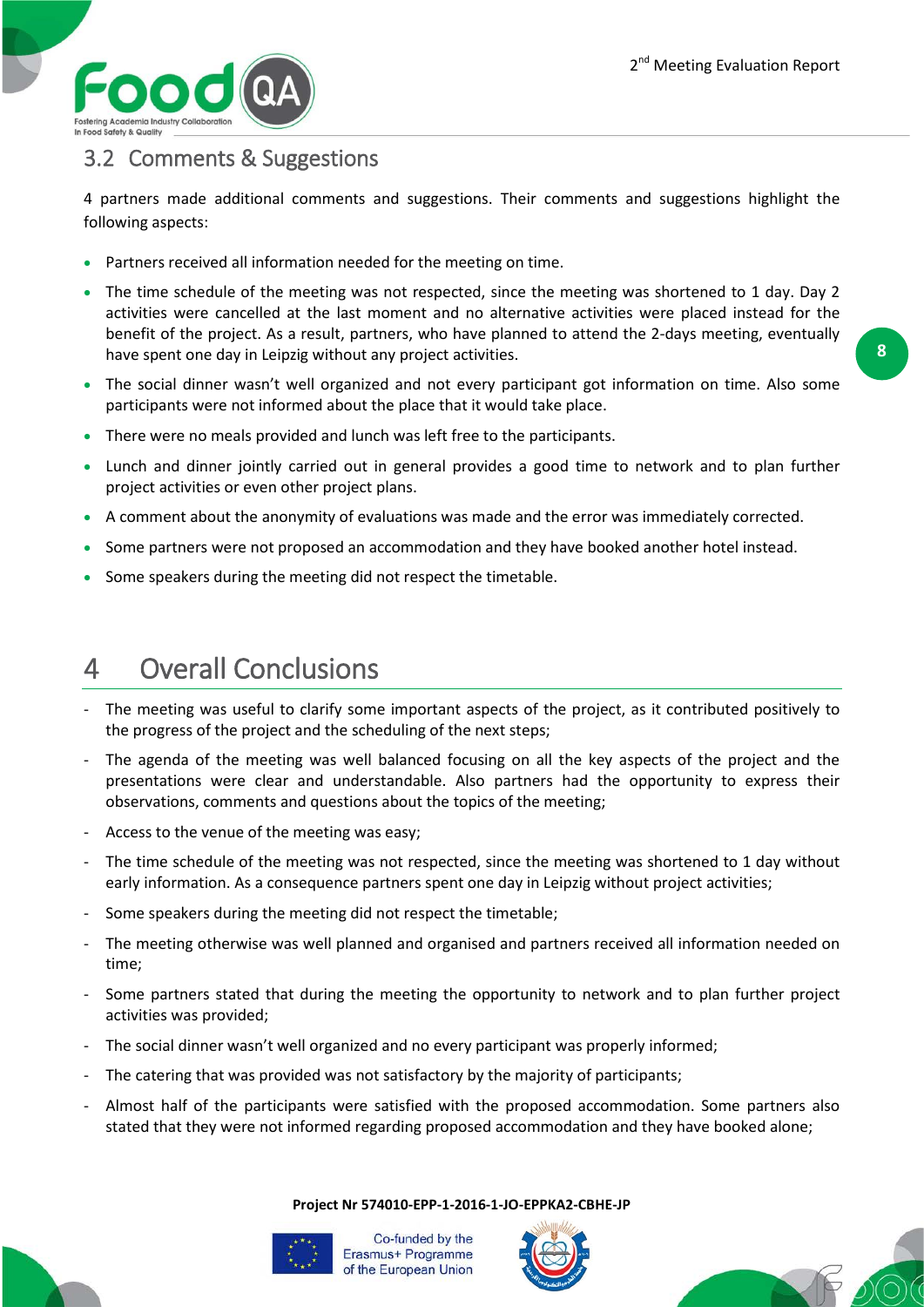

## Annex I

## **FOODQA 2nd Meeting Evaluation Form**

Dear colleague,

Thank you for your participation in this meeting. You are kindly requested to take part in this short survey. Your feedback is very valuable in view of the further project progress and performance. All data will be treated confidentially.

Please answer each question with a grade between 1-5, where 1 is Poor and 5 is Excellent.

If you give 1 or 2, please explain why, using the comment space below. It would be helpful to have your comments or suggestions.

|                                                                                                                              | 1 | 2 |  |  | 5 |
|------------------------------------------------------------------------------------------------------------------------------|---|---|--|--|---|
| (1) The meeting was well planned and organised.                                                                              |   |   |  |  |   |
| (2) The agenda of the meeting was clear, balanced, focusing on all key topics.                                               |   |   |  |  |   |
| (3) The topics were presented and discussed in a clear and understandable<br>manner.                                         |   |   |  |  |   |
| (4) The timetable was respected.                                                                                             |   |   |  |  |   |
| (5) All participants had to opportunity to express their<br>observations/comments/questions about the topics of the meeting. |   |   |  |  |   |
| (6) The meeting provided added value with respect to the progress of the<br>project and the scheduling of the next steps.    |   |   |  |  |   |
| (7) Access to the venue of the meeting was easy.                                                                             |   |   |  |  |   |
| (8) The conference room and its facilities facilitated the work during the<br>meeting.                                       |   |   |  |  |   |
| (9) Catering and meals were satisfactory.                                                                                    |   |   |  |  |   |
| (10) Proposed accommodation was satisfactory                                                                                 |   |   |  |  |   |
| <b>Comments / Suggestions:</b>                                                                                               |   |   |  |  |   |

Name & Organisation: \_\_\_\_\_\_\_\_\_\_\_\_\_\_\_\_\_\_\_

Thank you for your cooperation!

**Project Nr 574010-EPP-1-2016-1-JO-EPPKA2-CBHE-JP**





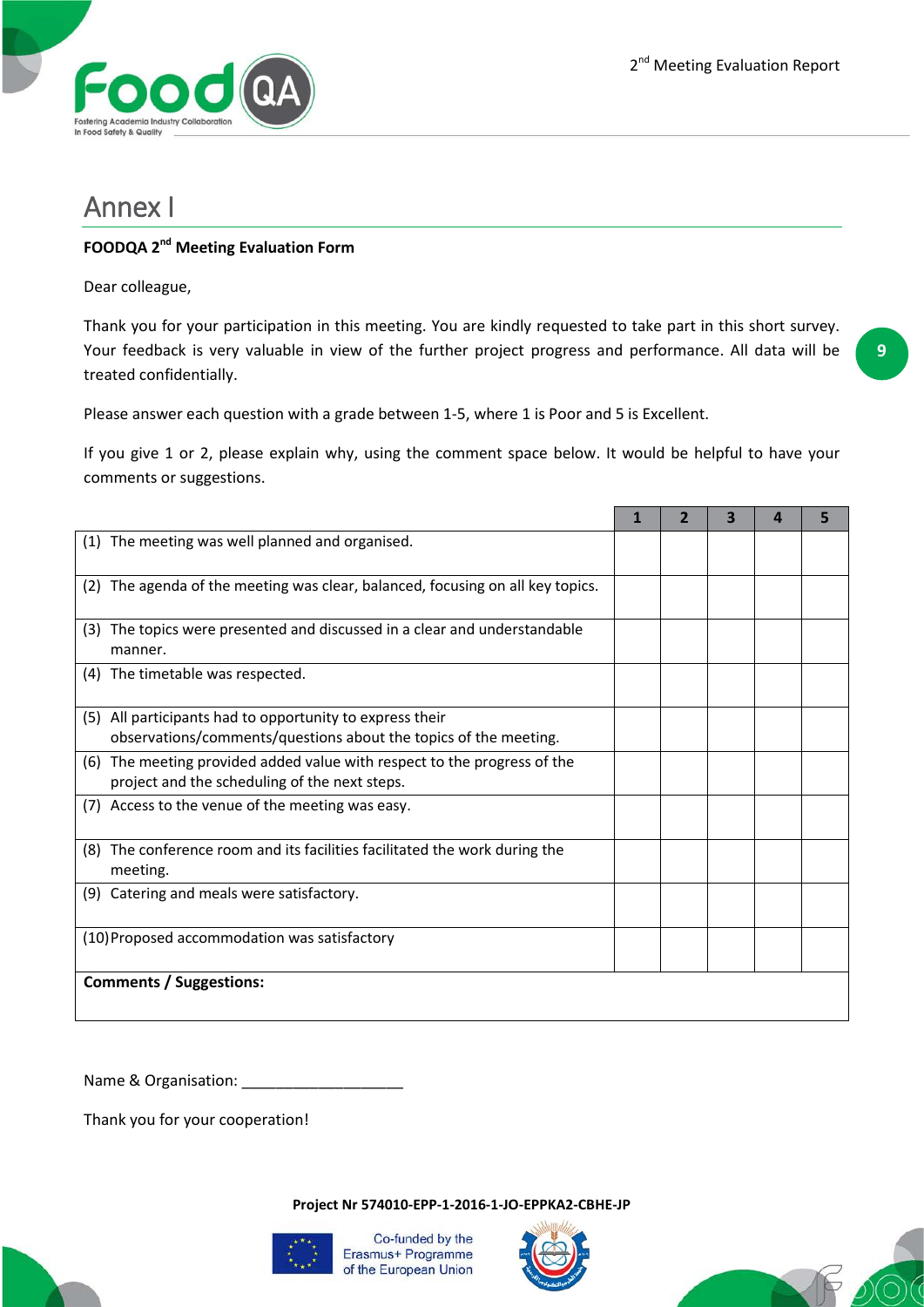

# Annex II

Below there are provided the comments and suggestions that partners stated.

Receive organisational information in advance (hotels, place of the meeting, etc). The time schedule was shortened of 1 day (day 2 was cancelled) and I planned to leave at day 3 in order to have all the time to dedicate to the project . If an activity of the meeting has to be cancelled, an alternative should be find for the benefit of the project. Actually we spent one day in Leipzig without meeting or project activities.

No networking lunch or dinner was well organised. Lunch was left free to the participants. We were informed late of a "project dinner" without main indications were the place was. Lunch and dinner jointly carried out in general provides a good time to network and to plan further project activities or even other project plans.

I disagree to add my name as this kind of evaluations should be anonymous.

I was not in proposed accomodation, I was in other hotel

There were speaker who did not obeyed timetable

Sorry there were no meals

**Project Nr 574010-EPP-1-2016-1-JO-EPPKA2-CBHE-JP**





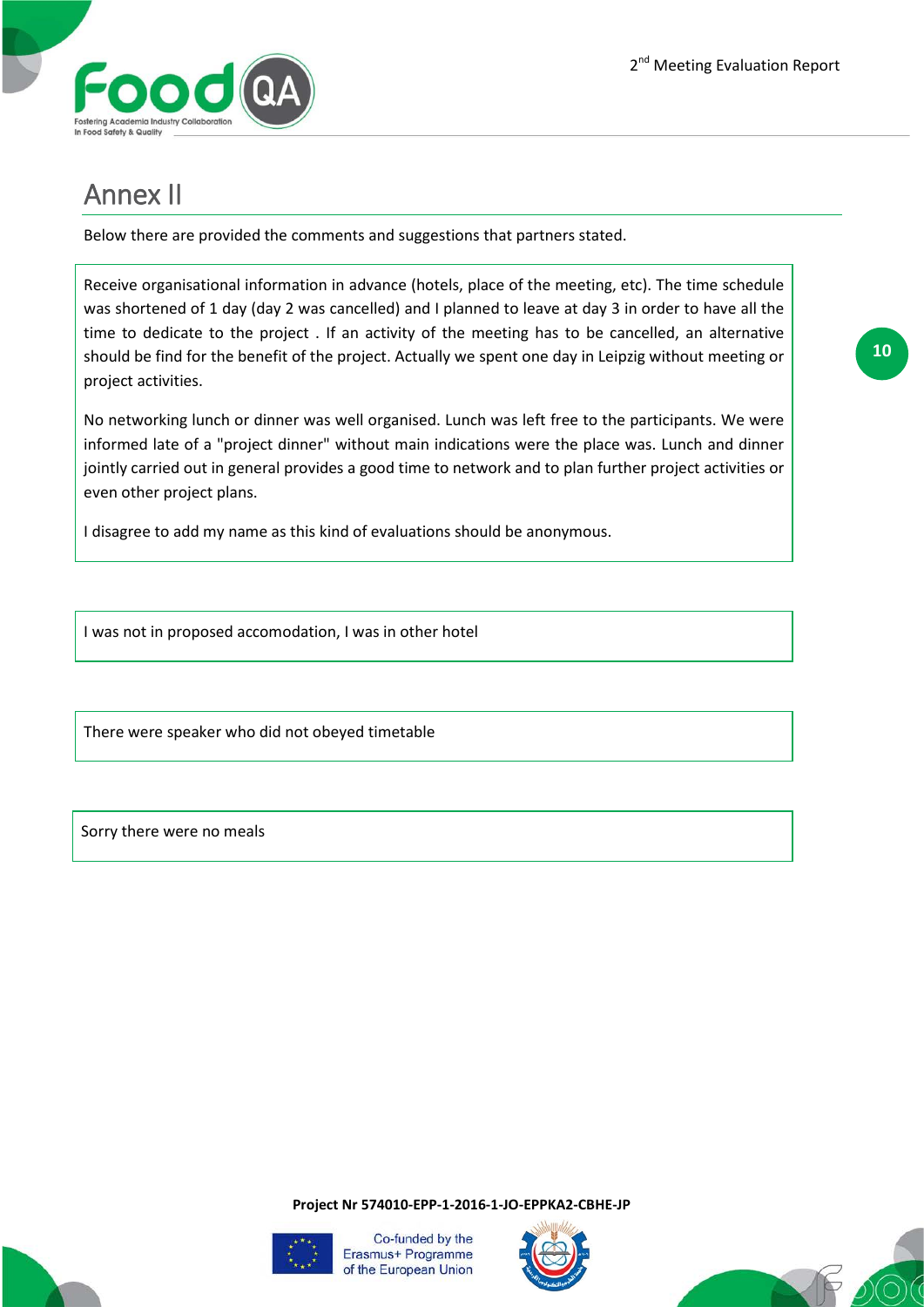

# Annex III

## **Attendees:**

| <b>Jordan University of Science and Technology (JUST)</b>                             |                                                                                           |  |  |  |  |  |  |
|---------------------------------------------------------------------------------------|-------------------------------------------------------------------------------------------|--|--|--|--|--|--|
| <b>Name</b>                                                                           | <b>Profession</b>                                                                         |  |  |  |  |  |  |
| Prof. Fahmi Abu Al Rub                                                                | Project manager of FOODQA Project                                                         |  |  |  |  |  |  |
| Dr. Khaled Al-Khatib                                                                  | Director of Finance Unit                                                                  |  |  |  |  |  |  |
| Eng. Qatada Damra                                                                     | Administrative                                                                            |  |  |  |  |  |  |
| The University of Jordan (UJ)                                                         |                                                                                           |  |  |  |  |  |  |
| Prof. Ahmed Al-Salaymeh                                                               | Professor<br>School<br>of<br>the<br>at<br>Engineering<br>and<br>Technology/Contact Person |  |  |  |  |  |  |
| Eng. Leena Marashdeh                                                                  | Administrative                                                                            |  |  |  |  |  |  |
| <b>Mutah University (MU)</b>                                                          |                                                                                           |  |  |  |  |  |  |
| Prof. Omar Maaitah                                                                    | Professor at the Faculty of Engineering/Contact Person                                    |  |  |  |  |  |  |
| Al Balqa' Applied university (BAU)                                                    |                                                                                           |  |  |  |  |  |  |
| Professor, Contact Person<br>Prof. Tareq Azab                                         |                                                                                           |  |  |  |  |  |  |
| <b>MONOJO</b>                                                                         |                                                                                           |  |  |  |  |  |  |
| Dr. Khalid Khraisat                                                                   | Director of Services-MONOJO                                                               |  |  |  |  |  |  |
| Mr. Samir Nasrallah                                                                   | <b>Financial Manager</b>                                                                  |  |  |  |  |  |  |
| Mrs. Sahar Khaled                                                                     | Project Manager                                                                           |  |  |  |  |  |  |
| Hochschule für Technik, Wirtschaft und Kultur Leipzig HTWK Leipzig (HTWK)             |                                                                                           |  |  |  |  |  |  |
| Prof. Klaus Hänßgen<br>Prof. Bernd Reichelt<br>Dr. Ryadh Qashi<br>Dr. Oleg Kritikov   | Professor-Lecturer/Contact Person                                                         |  |  |  |  |  |  |
| Mr. Alex Dekin<br>Mrs. Maria Masold                                                   |                                                                                           |  |  |  |  |  |  |
| <b>University of Teramo (UNITE)</b><br>Prof. Paola Pitila<br>Professor/Contact Person |                                                                                           |  |  |  |  |  |  |
|                                                                                       |                                                                                           |  |  |  |  |  |  |

## **Project Nr 574010-EPP-1-2016-1-JO-EPPKA2-CBHE-JP**